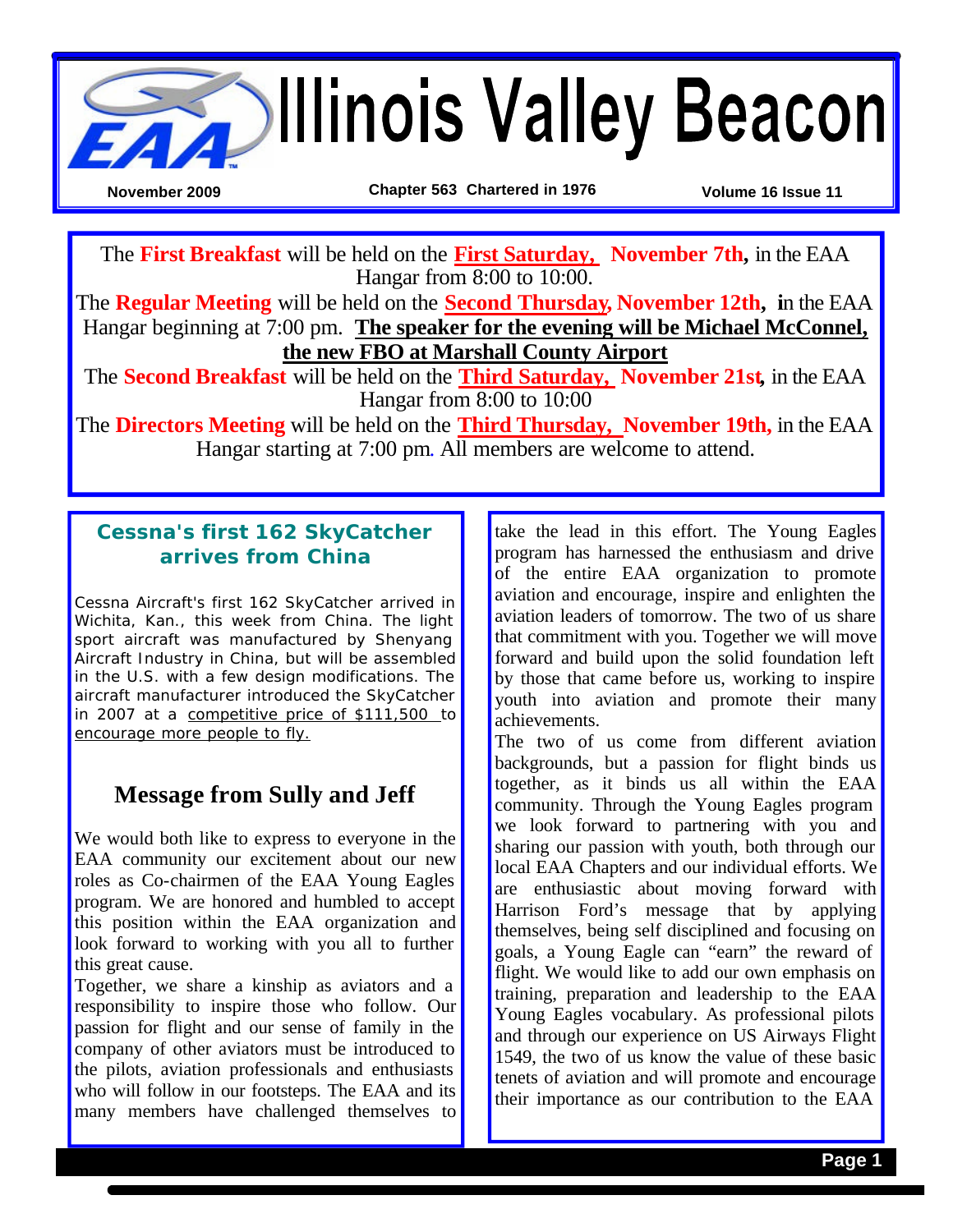Young Eagle message.

To advance and ensure the future of general aviation, we must all join as ambassadors for flight and share our experiences with the generation that follows. As part of this effort, the EAA Young Eagles program has introduced many children and teenagers to a world they might never have had an opportunity to experience, and we are thrilled to join the EAA community in continuing this noble effort into the future. As pilots, we are united by our unique ability to break the bonds of earth and reach for the clouds. In partnership with the EAA Young Eagles and youth education programs, we can share in inspiring and grooming the next generation of aviation enthusiasts and leaders. The two of us are eager to join with each and every one of you in making our mutual passion for flight the legacy we pass on to the aviators of tomorrow.

Sully and Jeff

### REGULAR MEMBERSHIP MEETING October 7th, at the Chapter Hangar

The regular meeting was held on Wednesday because a Safety Meeting was scheduled at the FBO on our regular Thursday night.

Our secretary was not at the meeting so I'll try to remember what happened.

The meeting was opened at the regular time and several guests were introduced.

President Al Phipps commended Bob Young and Chris Tate for their fantastic work to organize the visit of the Ford Tri-Motor last month.

I don't remember any new or old business being discussed. The speaker for the evening, Adoma Allmond, was introduced and discussed the process involved in buying an additional plane for his stable.

He provided many insights into the thought process involved in deciding what type of plane would expand their flight school in a direction that would work best for the school.

To make a long story short, they went looking for a tail dragger and had found a nice Cub, but the owner wreaked it before Adama could pick it up.

He then looked at a Champ that needed a lot of work, and finally found a Champ that met all his requirements.

It looks like new. New skin, new tires, newly overhauled O-200 engine, and metal wing spars. You will be seeing it at the airport doing touch and go's, maybe even a ground loop or two, teaching lead footed tricycle pilots how a rudder works.

### MINUTES OF EAA 563 BOARD **MEETING** October 16,2009 at the Chapter Hanger

The meeting was called to order by Chapter President Al Phipps at 7:12 pm.

Those in attendance were Al Phipps, Bob Young, Don Wolcott and Chris Tate. This constituted a quorum.

Secretary's Report:

The last months board meeting minutes were read by Don Wolcott. The minutes were approved as read by voice vote.

#### Treasure's Report:

Treasure Jerry Pillon was not in attendance so no treasures report was presented.

#### Old Business:

There was no known old business that needed to be handled.

#### New Business:

Chris Tate stated that he was able to get Michael McConnell, the new owner of the FBO at the Marshall County airport, to come and speak at our November chapter meeting.

Al Phipps started a discussion about how our chapter might create more community outreach. A suggestion was made that anytime the Chapter is involved with anything where the public is available that we should have a table set up with literature about EAA and our chapter.

Also a suggestion was made to pick a chapter meeting that is to be used for having chapter members put forth ideas as to what the members would like for the chapter to do.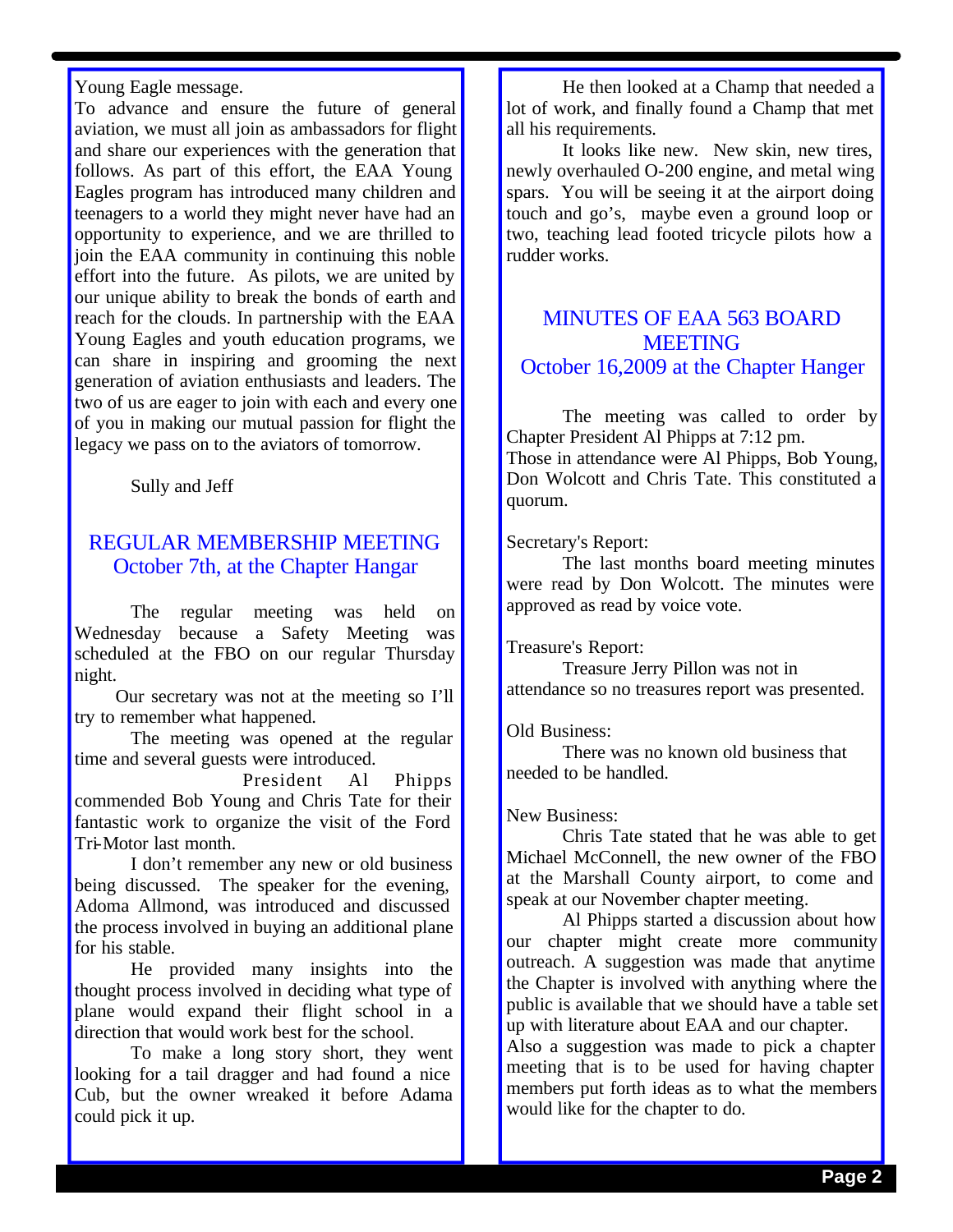Meeting adjourned at 8:05.

Respectively Submitted; Your Secretary Donald Wolcott

## **THOUGHT FOR THE DAY**

"In many years I have come to a conclusion that one useless man is a shame, two is a law firm, and three or more is a congress." --- John Adams

## **IS IT A SIGN OF THE TIMES? Competition Rears It's Ugly Head**

This is not intended to be an advertisement for the business below, but I received an add in the mail from Vortex Generations, who I must assume is running the maintenance hangar at Canton, IL (CTK).

In the 17 years I have been owning/flying an airplane I have never seen a FBO advertise and state their prices.

> They are selling annual inspections: Two day turn around Fixed gear inspection: \$500 Retractable gear inspection: \$650 Book early and get 5% off Military vets get 10% off

*Price includes inspection, labor on oil, lubrication, wheel bearing lube, battery service, etc, AD check, and logbook entries. Price does not include any additional work required above and beyond that for a normal inspection. Parts; Oil, Filters, ELT battery, etc are extra at competitive rates. Any work beyond normal inspection is at normal labor rate of \$60/hr.*

*THE NOTE AND PICTURE OF THE AIR BUSS 380 IN THE NEXT COLUMM IS FROM OUR FIELD REPORTER , JACK FROST, LOCATED* 

# **AIR BUSS 380**

TUESDAY 9/22/09 HI MORRIE, AS DISLUSSED, HERE ARE THE TWO PHOTOS FOR USE IN THE "BEALON, AT YOUR  $D$ <sub>156</sub> $R$  $K$ TION; AIRBUS A380 IN LOW FSLOW FLY-BY DURING AN AIRSHOW AT PORT RUSH. IN NORTHERN IZELAND SEPTEMBER, 2009 BEST REGARDS,  $75 - 5117$ 513-2531

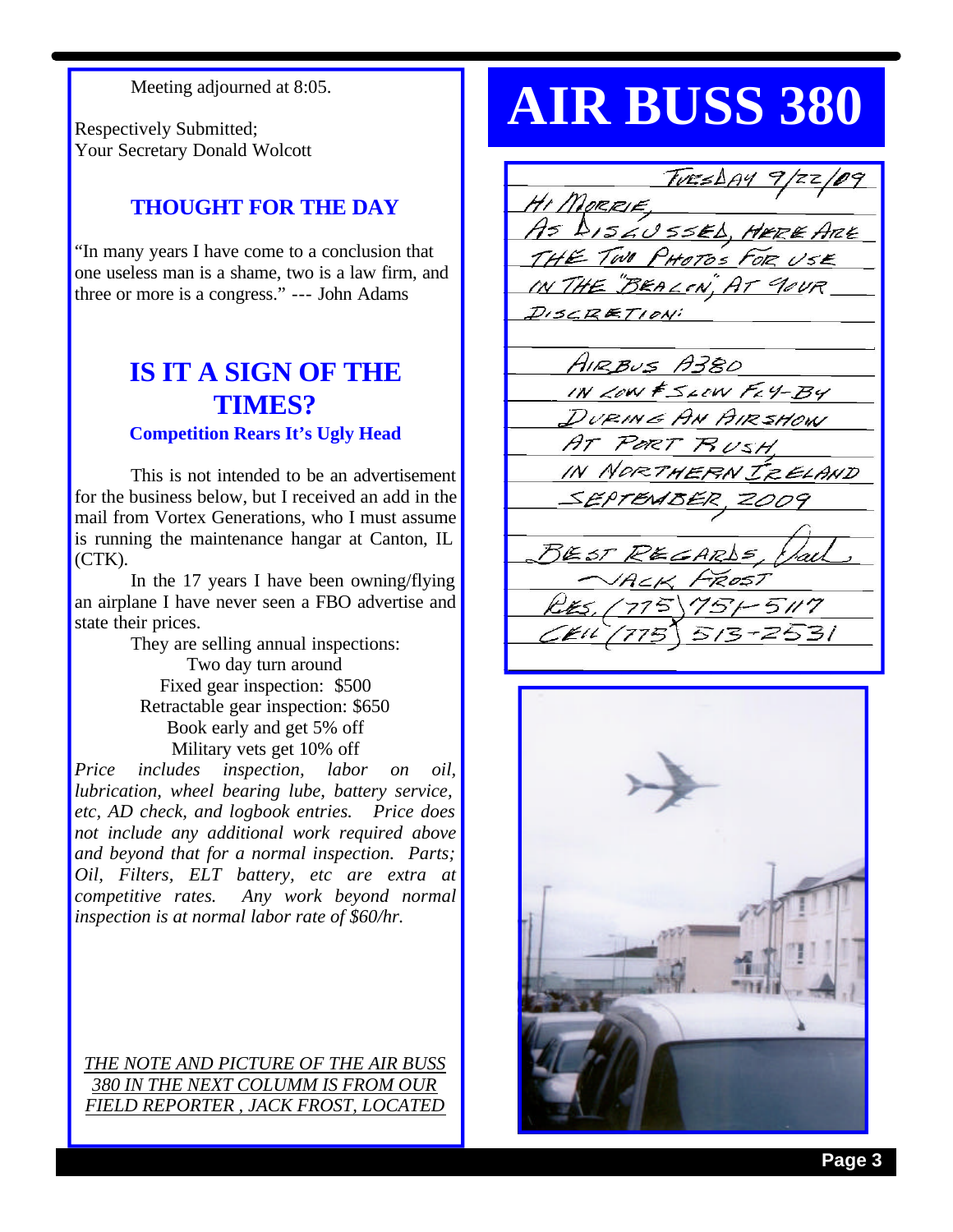# **November 2009**

| Sun | <b>Mon</b> | <b>Tue</b>                                                                                                                                                                                                                                                                                                                                                                                                                                    | Wed | Thu                               | Fri | Sat                 |
|-----|------------|-----------------------------------------------------------------------------------------------------------------------------------------------------------------------------------------------------------------------------------------------------------------------------------------------------------------------------------------------------------------------------------------------------------------------------------------------|-----|-----------------------------------|-----|---------------------|
| 1   | 2          | 3                                                                                                                                                                                                                                                                                                                                                                                                                                             | 4   | 5                                 | 6   | <b>Brkfst</b>       |
| 8   | 9          | 10                                                                                                                                                                                                                                                                                                                                                                                                                                            | 11  | 12<br><b>Reg</b><br><b>Mting</b>  | 13  | 14                  |
| 15  | 16         | 17                                                                                                                                                                                                                                                                                                                                                                                                                                            | 18  | 19<br><b>Exec</b><br><b>Mting</b> | 20  | 21<br><b>Brkfst</b> |
| 22  | 23         | 24                                                                                                                                                                                                                                                                                                                                                                                                                                            | 25  | 26                                | 27  | 28                  |
| 29  | <b>30</b>  | Unless otherwise notified, the Regular Chapter563 meetings will be held at the Chapter<br>Hangar at 7:00pm on the second Thursday of each month.<br>All Chapter 563 breakfasts will be held at the Chapter Hangar from 8:00 am to 10:00 am<br>on the first and third Saturday mornings.<br>Unless otherwise notified, the Chapter 563 Directors meetings will be held at the Chapter<br>Hangar on the third Thursday of each month at 7:00pm. |     |                                   |     |                     |

## **2008 Chapter 563 Officers**

President: Al Phipps, 6305 Suffolk Dr., Peoria, IL, 61615, Ph. 693-2943 eli2arl@aol.com Vice President: Robert Young, 4569 Thornhill Dr., Peoria, IL 61615, Ph. 453-5602 rwyoung77@hotmail.com Treasurer: Jerry Pilon, 110 WindRidge Dr., Washington, IL 61571, Ph. 745-1139 plongt@hotmail.com Secretary: Don Wolcot, 7204 Dogwood Ln., Brimfield, IL. 61517, Ph. 446-9568 donwolcott@sbcglobal.net Nsletter/Web Editor: Morrie Caudill, 5320 N.Sherbrook Ln., Peoria, IL. 61614, Ph. 691-3613 flyvfr@comcast.net Technical Advisor: Al Lurie, 605 E. Armstrong Avenue, Peoria, IL. 61603, Ph. 682-1674 Technical Advisor: Sam Sisk, 7214 W. Legion Hall Rd., Dunlap, IL. 61525, Ph. 243-5729 sesisk@mtco.com Young Eagles: Marty Martin, 4509 Constantine Av, Peoria Heights, IL. 61616, Ph.453-1259 vwmartin@nelson-tel.net Flight Advisor: Jim Hannemann, 1404 Miller St., Washington, IL. 61571, Ph. 444-4062 jrhannemann@aol.comm Flight Advisor: Sam Sisk, 7214 W. Legion Hall Rd., Dunlap, IL. 61525, Ph. 243-5729 sesisk@mtco.com Flight Advisor: Ron Wright, 616 Kerfoot St., East Peoria, IL 61611, Ph. 694-1527 sonerairon1@netzero.net